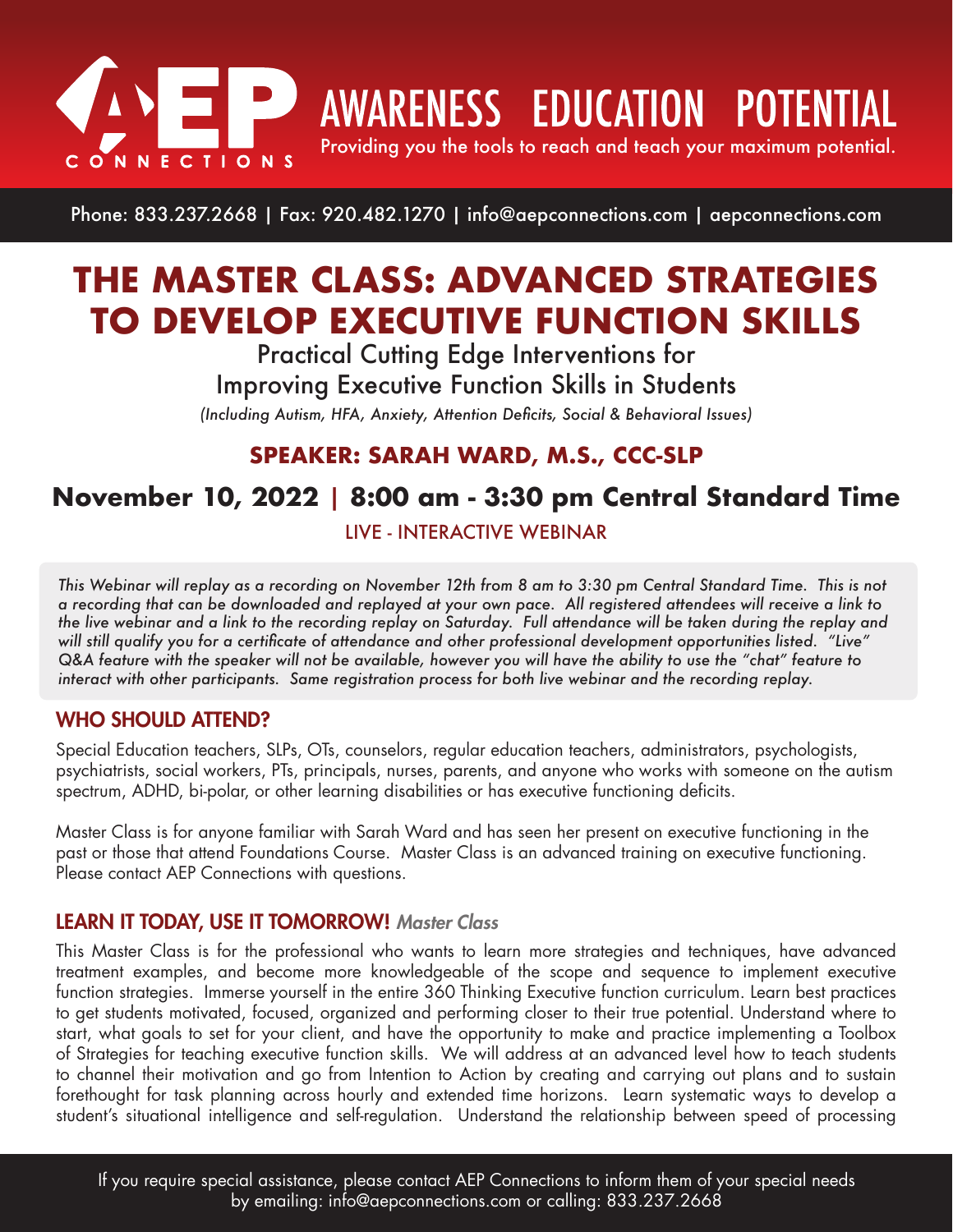

## **ADVANCED STRATEGIES TO DEVELOP EXECUTIVE FUNCTION SKILLS**

Practical Cutting Edge Interventions for Improving Executive Function Skills in Students MASTER CLASS

**SPEAKER: SARAH WARD**, M.S., CCC-SLP

and executive function and learn practical strategies to improve written expression, abstract thinking/problem solving and figurative language skills. Full of hands on experiential exercises and interactive case studies, you will take away practical strategies and reproducible handouts that are instantly usable upon your return to the clinic, classroom or home. Don't miss out this course it will fill up fast!

#### LEARNER OBJECTIVES:

- Differentiate and explain how situational awareness, self-talk, forethought and episodic memory are the foundational skills for successful task execution and state the functional relationship between executive function, working memory and speed of information processing as it pertains to therapeutic interventions.
- Evaluate and select and implement 5 advanced applications to teach a student how to Visualize simple, multi-step and complex tasks and assignments and then sequence and plan the requisite steps to fully complete work and
	- Improve self -regulation and inhibition to meet behavior expectations.
- Implement specific strategies to develop representational co-thought gesture for forethought and task planning.
- Select and implement specific strategies to improve situational awareness and self-regulation skills to improve a students' ability to "stop and read a room" and transition to follow routines with a reasonable pace and requisite materials with less supervision and fewer prompts.
- Develop and implement intervention strategies to improve a student's capacity to visualize and sense the passage of hourly and daily time, calculate how long tasks will take, break down and complete tasks and long term projects within allocated time frames and control for procrastination and time distractions.
- Design and implement a block and box schema training to improve a student's processing speed for following routines, making decisions, planning tasks, doing assignments, completing writing assignments and engaging in social language/conversation skills.
- Implement specific strategies to improve working memory for stronger mind miming forethought skills so students can go from intention to action to initiate and complete tasks and process information with greater accuracy and efficiency.
- Design and implement specific strategies to improve processing of figurative and abstract language to reduce anxiety and teach a student how to tolerate novelty and develop flexible/gray scale thinking for problem solving.

*This Webinar will replay as a recording on November 12th from 8 am to 3:30 pm CST with same agenda.*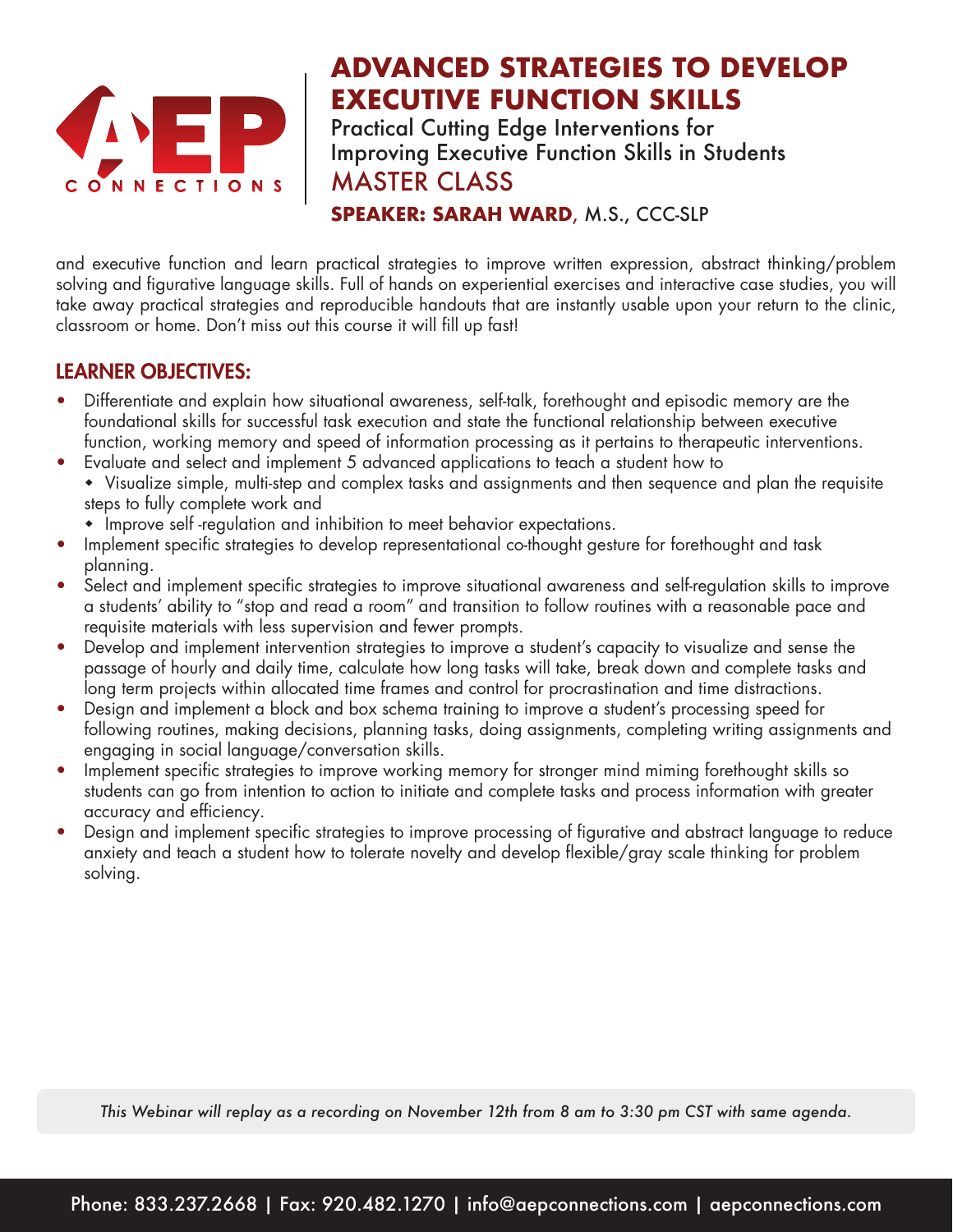

## **ADVANCED STRATEGIES TO DEVELOP EXECUTIVE FUNCTION SKILLS**

Practical Cutting Edge Interventions for Improving Executive Function Skills in Students MASTER CLASS

**SPEAKER: SARAH WARD**, M.S., CCC-SLP

#### DAILY SCHEDULE

*(All times are Central Standard Time)*

|                                     | 7:50 am - 8:00 am Zoom Webinar Opens     |
|-------------------------------------|------------------------------------------|
|                                     | 8:00 am - 9:30 am Information Processing |
| $9:30$ am - $9:45$ am               | <b>Break</b>                             |
| 9:45 am - 11:30 am                  | Ready - DO - Done Model/Behavior         |
| 11:30 am - 12:30 pm                 | <b>Lunch Break</b>                       |
| 12:30 pm - 2:00 pm                  | Processing speed and planning            |
| $2:00 \text{ pm} - 2:15 \text{ pm}$ | <b>Break</b>                             |
|                                     |                                          |



## SARAH WARD, M.S., CCC-SLP

#### SPEAKER BIOGRAPHY

Sarah Ward has over 25 years of experience in diagnostic evaluations, treatment and case management of children, adolescents and adults with language learning disabilities, nonverbal learning disabilities, attention deficit disorder, executive dysfunction. Her particular specialty is in the assessment and treatment of executive function deficits. Ms. Ward holds a faculty appointment at the Massachusetts General Hospital Institute of Health Professions where she provides instruction to graduate level students in the assessment and treatment of individuals with traumatic brain injury and other cognitive communication disorders. A popular speaker, Sarah regularly presents nationally and internationally on the topic of executive functions to a variety of professional and parent organizations, school and lay groups. She has presented to and consulted with over 450 public and private schools in Massachusetts and across the United States. Awards received include the MGH Expertise in Clinical Practice Award, the Distinguished Alumni Award and the Faculty in Excellence Award from the Massachusetts General Hospital Institute of Health Professions (2002, 2011).

*Disclosure: Sarah Ward's company Cognitive Connections produces and sells products on her website, which are tools, that support students in developing an internal sense of time. Some of these materials will be referenced in the presentation. Many of these materials can also be purchased at local stores. The website also sells treatment programs and games to develop independent executive function skills. In addition, the website offers many free resources and*  references. Sarah Ward receives a speaker's fee for presentations. There are no non-financial relationship to disclose.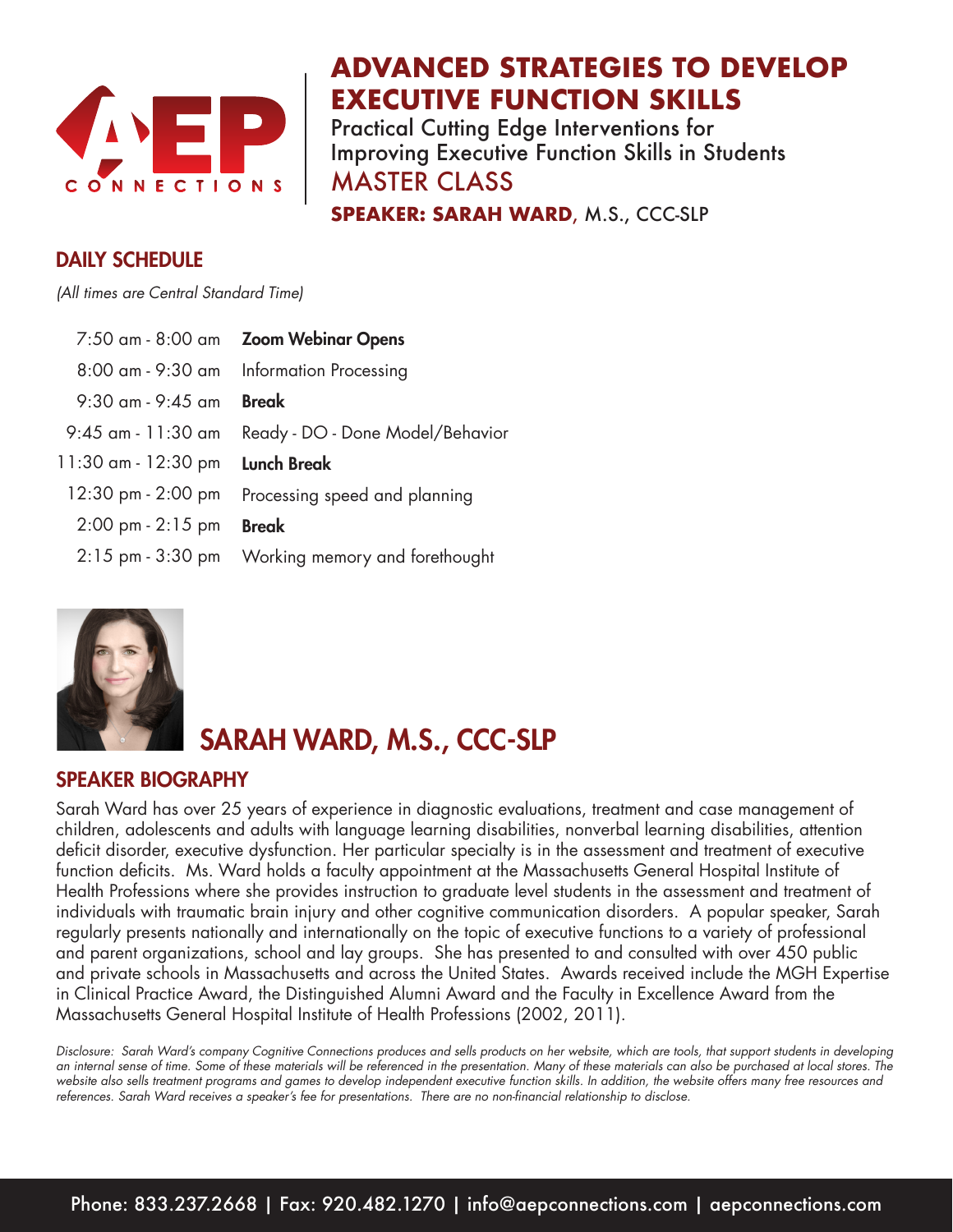

## **ADVANCED STRATEGIES TO DEVELOP EXECUTIVE FUNCTION SKILLS**

Practical Cutting Edge Interventions for Improving Executive Function Skills in Students MASTER CLASS

**SPEAKER: SARAH WARD**, M.S., CCC-SLP

## **PROFESSIONAL DEVELOPMENT OFFERED:**

- 1. GRADUATE CREDIT OPTION 1-2 Credits through Concordia University. Cost is \$250 per credit. Register for credits online at www.aepconnections.com or over the phone at (833) 237-2668. A syllabus will be available at www.aepconnections.com when details are finalized.
- 2. **CERTIFICATE OF ATTENDANCE** 6 hours for the day.
- **3. NBCC** AEP Connections, LLC has been approved by NBCC as an Approved Continuing Education Provider, ACEP No. 7173. Programs that do not qualify for NBCC credit are clearly identified. AEP Connections, LLC is solely responsible for all aspects of the programs. This workshop offers 6 NBCC clock hours.
- 4. ASWB AEP Connection, LLC, #1332, is approved to offer social work continuing education by the Association of Social Work Boards (ASWB) Approved Continuing Education (ACE) program. Organizations, not individual courses, are approved as ACE providers. State and provincial regulatory boards have the final authority to determine whether an individual course may be accepted for continuing education credit. AEP Connections, LLC maintains responsibility for this course. ACE provider approval period: 1/27/2022- 1/27/2025. Social workers completing this course receive 6 continuing education credits per day.
- 5. AOTA AEP Connections, LLC is an AOTA Approved Provider of professional development. Course approval ID 02207. This distance learning - interactive is offered for up to .6 CEUs (6 contact hours). Advanced, OT Service Delivery. AOTA does not endorse specific course content, products, or clinical procedures.



Phone: 833.237.2668 | Fax: 920.482.1270 | info@aepconnections.com | aepconnections.com